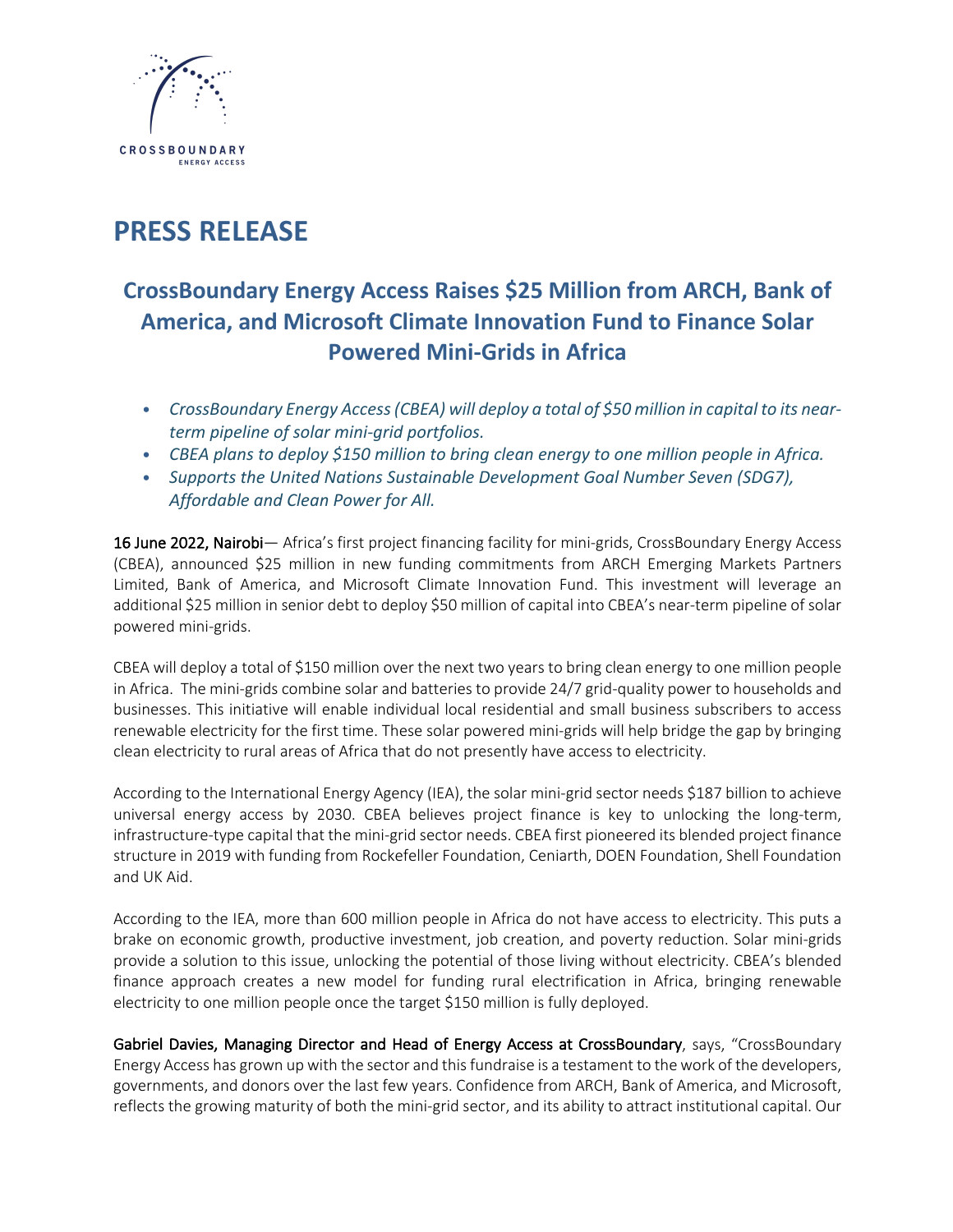

investors believe the mini-grid sector is ready to scale and that 2022 will mark an inflection point in its growth. Work isstill needed on every aspect of mini-gridsincluding regulation, business model, and subsidy programs. But we're excited by the step change in scale and pace that we're seeing from developers, investors, regulators, and donors, and we're encouraged by the amount of capital the sector is prepared to absorb in the next 24 months."

Humphrey Wireko, Managing Director, CrossBoundary Energy Access, says, "This is a crucial step for CrossBoundary Energy Access towards unlocking the private and public capital needed to scale the minigrid sector. We look forward to mobilizing this investment to bring the projects in our pipeline to life, and providing power to African homes and businesses through these distributed renewable assets."

William Barry, Managing Director, ARCH Emerging Markets Partners Limited's Africa Renewable Power Fund (ARCH ARPF), says, "We believe that distributed renewables, including mini-grids, are a critical component of Africa's energy future, and CrossBoundary Energy Access has developed a thoughtful, blended approach to the challenge of unlocking capital for the sector. At ARCH ARPF, we aim to partner with strong management teams and invest in scalable business models that offer compelling alternatives to their customers. We are excited to support them to scale."

Amy Brusiloff, Community Development executive for Environmental, Social and Governance, at Bank of America, says, "Through this investment, Bank of America is supporting clean energy solutions in rural, hard to reach areas of Africa and helping to drive the transition to clean energy for all. This innovative blended finance structure by CrossBoundary Energy Access aggregates renewable energy mini-grid projects to achieve scale and reduce risk, which more readily enables large institutions to invest."

Brandon Middaugh, Director, Microsoft Climate Innovation Fund, says, "Reaching universal electrification in Africa requires scaling affordable and clean energy solutions. CrossBoundary Energy Access's innovative approach to mini-grids unlocks clean energy solutions for the millions of Africans who still lack access to power. Microsoft is proud to help scale mini-grid solutions that advance climate equity by providing clean energy access to more businesses and communities."

ARCH Emerging Markets Partners Limited was advised by Bowmans Kenya. The lenders were advised by Latham & Watkins.

###

#### About CrossBoundary Energy Access

#### https://www.crossboundary.com/energy-access/

CrossBoundary Energy Access is the first project finance facility for mini-grids, which are small solar-storage grids that bring electricity to rural communities. By using blended finance and an innovative project financing structure, CrossBoundary Energy Access unlocks capital for mini-grids with a mission to bring electricity for the first time to more than 1 million people. CrossBoundary Energy Access is a direct investment platform of the CrossBoundary Group.